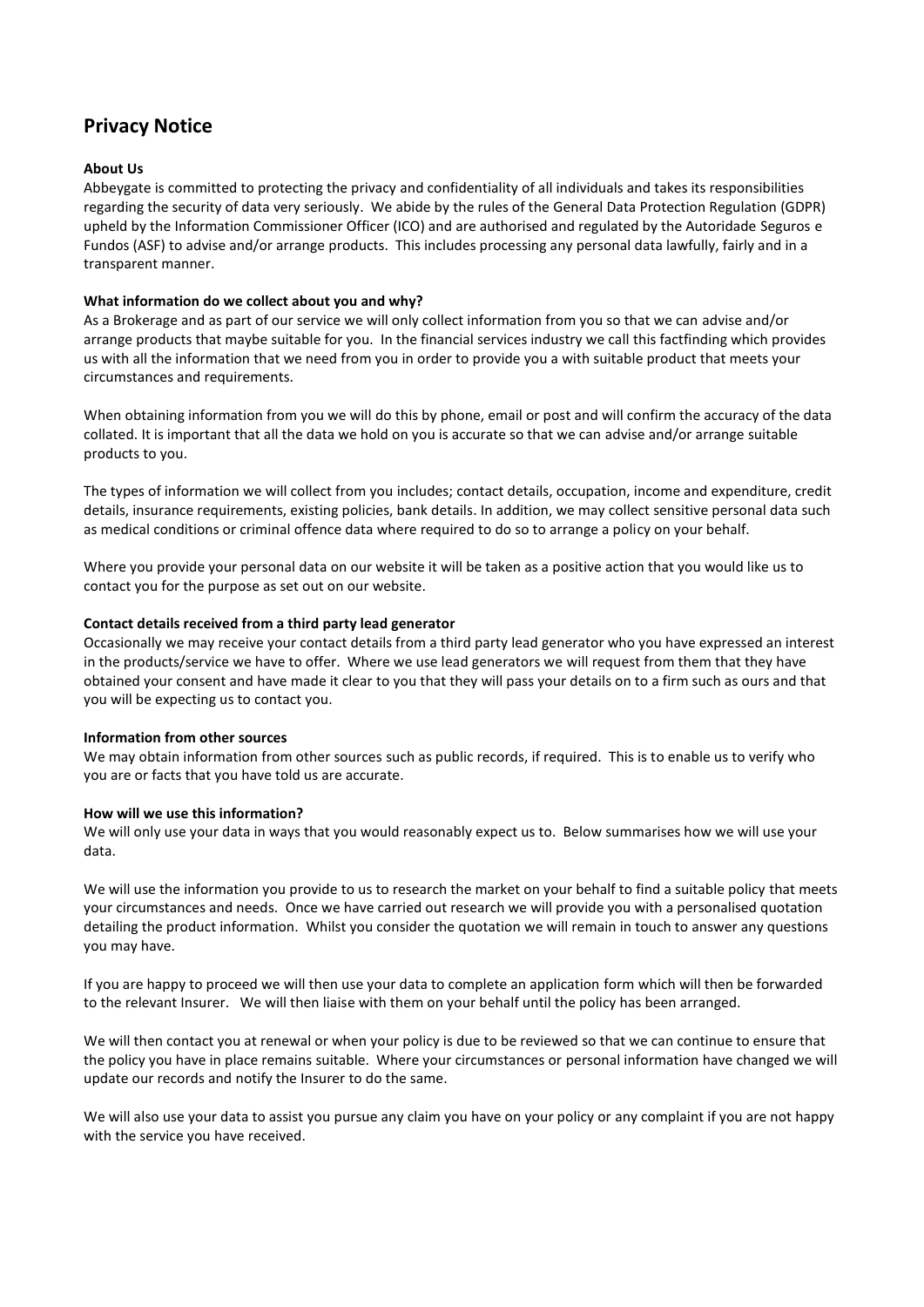As part of our service we like to keep our customers up to date with new products or offers that are available and maybe of interest. Therefore, we may contact you from time to time through email marketing, phone, text or other types of marketing material. If you wish to opt out of this at any point then please let us know.

In the interest to improve our services, telephone calls may be monitored and/or recorded for training purposes and to assist us handle a complaint. Where we record the call you will be informed of this.

## **The lawful basis on which we use this information**

How we use your information (detailed above) we will do so using the lawful basis legitimate interests. We have decided upon this basis as it allows us to meet with the ICO and ASF rules and is the most suitable lawful basis for processing data with a view to arranging a policy.

### **Who will it be shared with?**

As stated above, if you wish to proceed to take out a policy then we will pass your details on to the Insurer the policy will be arranged with. The information we pass on will be detailed within the application we complete on your behalf.

If you are interested in using a credit facility to pay for your insurance then we will provide Close Brothers Finance with your details and arrange payment through them. Where we assist you with a claim on your policy then we will liaise with the Insurer and Loss Adjuster appointed to your case.

Where required we may forward your details onto regulatory authorities or fraud agencies where we have a legal obligation to do so to comply with our regulatory requirements or where fraud is suspected. We may do this under the lawful basis legal obligation.

### **What we will do to ensure the security of personal information**

We will not share any of the information you provide to third parties for marketing purposes or store any of your information outside of the European Economic Area. The information you provide will be held securely by us regardless of whether the information is in electronic or physical format. We use leading technologies and security measures to safeguard your information and keep strict security standards to prevent any unauthorised access to it.

# **How long will we retain your data**

 We will only hold data for no longer than is necessary. Where we have arranged a policy on your behalf we will keep your file including your personal data and any call recording, on record for a minimum of six years, in line with our regulatory obligation with the ASF. Where we need to hold your file for longer than this then we will inform you of this.

# **What are your rights?**

You have the right to:

- $\checkmark$  Be informed about how we use, share and store your personal information;
- $\checkmark$  Request access to the personal data we hold on you (also known as a Subject Access Request (SAR)). Where a SAR is requested we will respond promptly and within one month from the date we receive the request;
- $\checkmark$  Request your personal data is amended if inaccurate or incomplete;
- $\checkmark$  Request your personal data is erased where there is no compelling reason for its continued processing and we don't have a legitimate interest to retain it;
- $\checkmark$  Request that the processing of your data is restricted;
- $\checkmark$  The right to object to your personal data being processed;
- $\checkmark$  Rights in relation to automated decision making and profiling.

Where the processing of your data is based on your consent, you have the right to withdraw this consent at anytime by contacting us by phone or email. We do not use automated decision making or profiling systems.

#### **Marketing**

Where we need your consent we will ask for this separately. We do not use pre-ticked boxes or make assumptions that you have given your consent. Your consent must be freely given by positively opting in or making a clear affirmative action that you are giving your consent. We will do our very best to ensure you know exactly what you are consenting to and remind you that you may withdraw your consent at anytime by contacting us by email or phone. Where